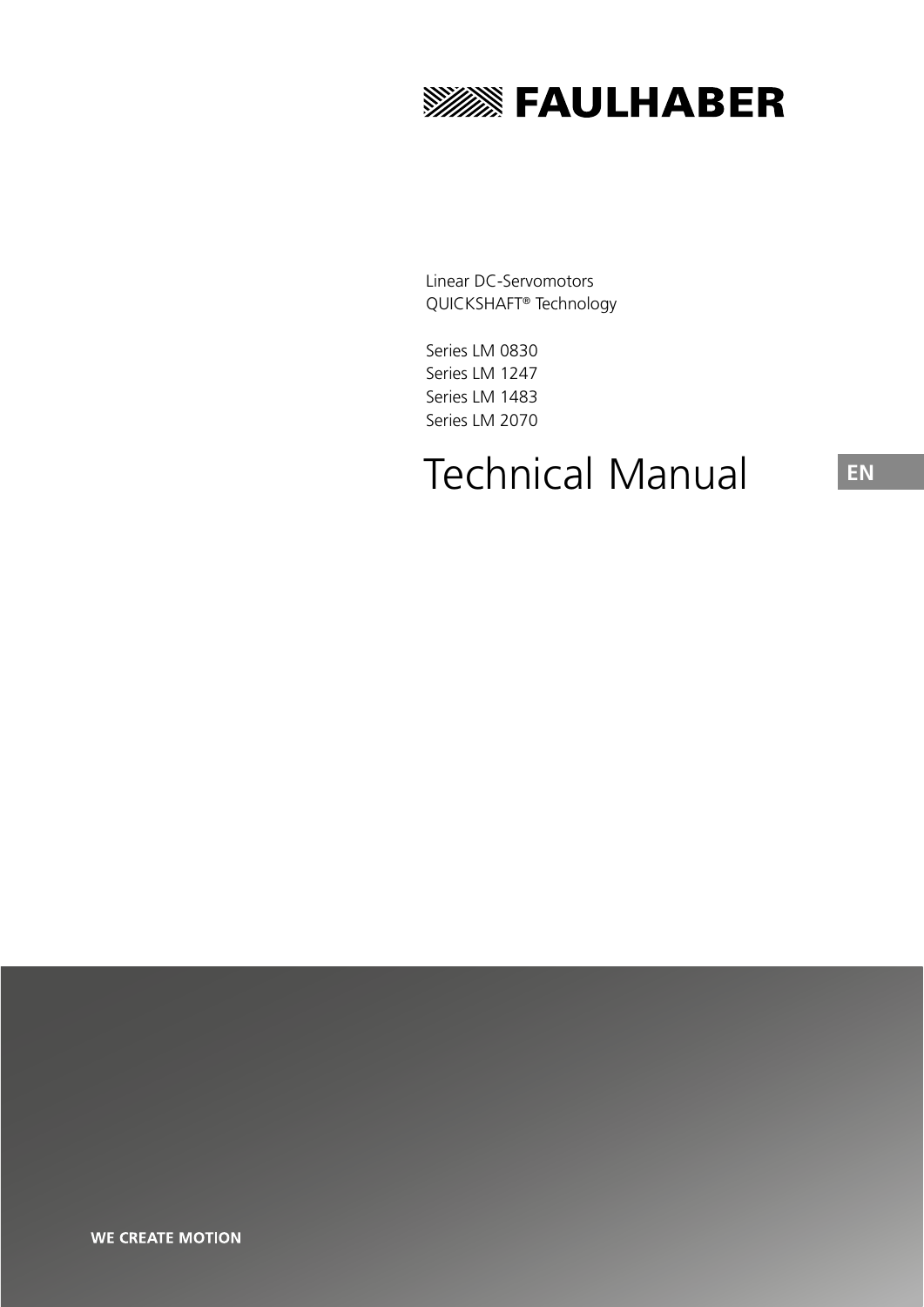### **Imprint**



Version: 5th edition, 15.09.2017

Copyright by FAULHABER MINIMOTOR SA 6980 Croglio – Switzerland

All rights reserved, including translation rights. No part of this description may be duplicated, reproduced, stored in an information system or processed or transferred in any other form without prior express written permission of FAULHABER MINIMOTOR SA.

This instruction manual has been prepared with care.

FAULHABER MINIMOTOR SA cannot accept any liability for any errors in this instruction manual or for the consequences of such errors.

Equally, no liability can be accepted for direct or consequential damages resulting from improper use of the equipment.

The pertinent regulations regarding safety engineering and interference suppression as well as the specifications in this instruction manual must be complied with when using the equipment.

Subject to modifications.

The current version of this instruction manual is available on FAULHABER's internet site: www.faulhaber.com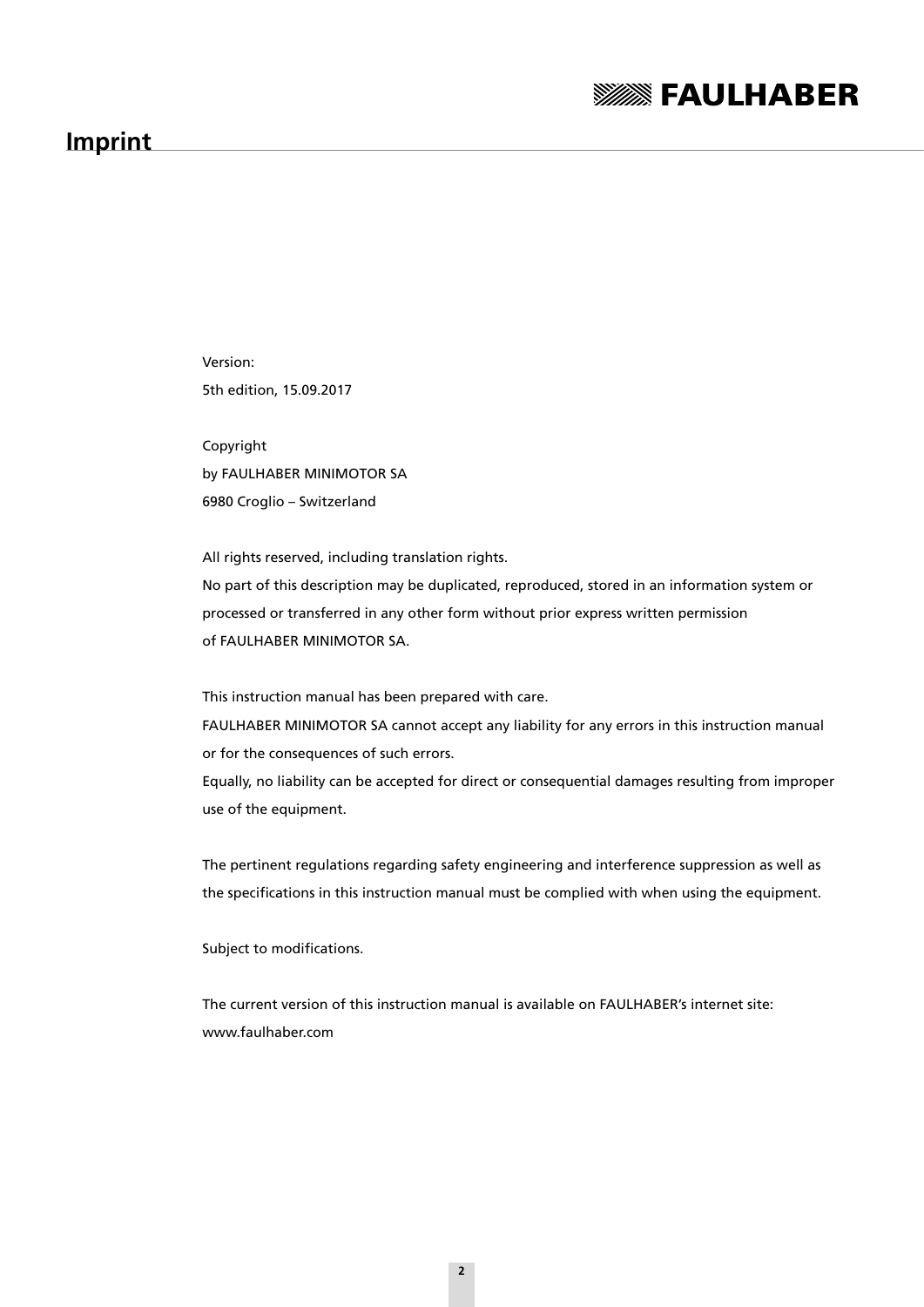## **Table of Contents**

| <b>1 Safety requirements</b>                                                                                                                                                                                                                       | 4               |
|----------------------------------------------------------------------------------------------------------------------------------------------------------------------------------------------------------------------------------------------------|-----------------|
| 1.1 Important Information                                                                                                                                                                                                                          | 4               |
| 1.2 Operation<br><u> 1980 - Johann John Stein, marwolaethau (b. 1980)</u>                                                                                                                                                                          | 4               |
| 1.3 Installation <b>All According to the Contract of According to the Contract of According to the Contract of According to the Contract of According to the Contract of According to the Contract of According to the Contract </b>               | 4               |
| 1.4 Dispatch                                                                                                                                                                                                                                       | 4               |
|                                                                                                                                                                                                                                                    |                 |
| 2 Motor characteristics                                                                                                                                                                                                                            | 5               |
| 2.1 QUICKSHAFT® Tecnology                                                                                                                                                                                                                          | 5               |
| 2.2 Tecnichal information and the contract of the contract of the contract of the contract of the contract of                                                                                                                                      | 5               |
| 2.2.1 Lifetime<br>and the control of the control of the control of the control of the control of the control of the control of the                                                                                                                 | 6               |
| 2.2.2 Environment                                                                                                                                                                                                                                  | 6               |
| 2.2.3 Resolution Repeatability Accuracy Manuscription and Control of the Case of the Case of the Case of the C                                                                                                                                     | $6\phantom{1}6$ |
| 2.2.3.1 Resolution<br><u> 1989 - Johann Barn, amerikansk politiker (d. 1989)</u>                                                                                                                                                                   | 6               |
| 2.2.3.2 Repeatability and a state of the state of the state of the state of the state of the state of the state of the state of the state of the state of the state of the state of the state of the state of the state of the                     | $6\phantom{1}6$ |
| 2.2.3.3 Accuracy <b>2.2.4 Accuracy</b> 2.2.3.3 Accuracy <b>2.2.4 Accuracy</b> 2.2.4 Accuracy <b>2.2.4 Accuracy</b> 2.2.4 Accuracy                                                                                                                  | 6               |
| 2.2.3.4 Representation and the state of the state of the state of the state of the state of the state of the state of the state of the state of the state of the state of the state of the state of the state of the state of                      | 6               |
| 2.2.3.5 Observations                                                                                                                                                                                                                               | 6               |
|                                                                                                                                                                                                                                                    |                 |
| <b>3 Mechanics</b>                                                                                                                                                                                                                                 | $\overline{7}$  |
| 3.1 Fixing                                                                                                                                                                                                                                         | 7               |
| 3.1.1 Fixing the stator and a state of the state of the state of the state of the state of the state of the st                                                                                                                                     | $\overline{7}$  |
| 3.1.2 Fixing the rod<br><u> 1980 - Johann Barbara, martxa alemaniar argumento este alemaniar alemaniar alemaniar alemaniar alemaniar al</u>                                                                                                        | 8               |
| 3.2 Linear guide / fixed rod                                                                                                                                                                                                                       | 8               |
| 3.3 Distance between motors and the control of the control of the control of the control of the control of the                                                                                                                                     | 8               |
| 3.4 Locking in position and the control of the control of the control of the control of the control of the control of the control of the control of the control of the control of the control of the control of the control of                     | 8               |
|                                                                                                                                                                                                                                                    |                 |
| 4 Electrics                                                                                                                                                                                                                                        | 9               |
| 4.1 Characteristics                                                                                                                                                                                                                                | 9               |
| 4.2 Connection                                                                                                                                                                                                                                     | 9               |
| 4.3 Magnetic field<br>and the control of the control of the control of the control of the control of the control of                                                                                                                                | 9               |
| 4.4 Fault finding<br>the control of the control of the control of the control of the control of the control of the control of the control of the control of the control of the control of the control of the control of the control of the control | 10              |
| 5 Choice of motor                                                                                                                                                                                                                                  | 11              |
| 5.1 Scheme                                                                                                                                                                                                                                         | 11              |
|                                                                                                                                                                                                                                                    |                 |
| <b>6 EC Product Safety Directives</b>                                                                                                                                                                                                              | 12              |
| 7 Warranty                                                                                                                                                                                                                                         | 13              |
|                                                                                                                                                                                                                                                    |                 |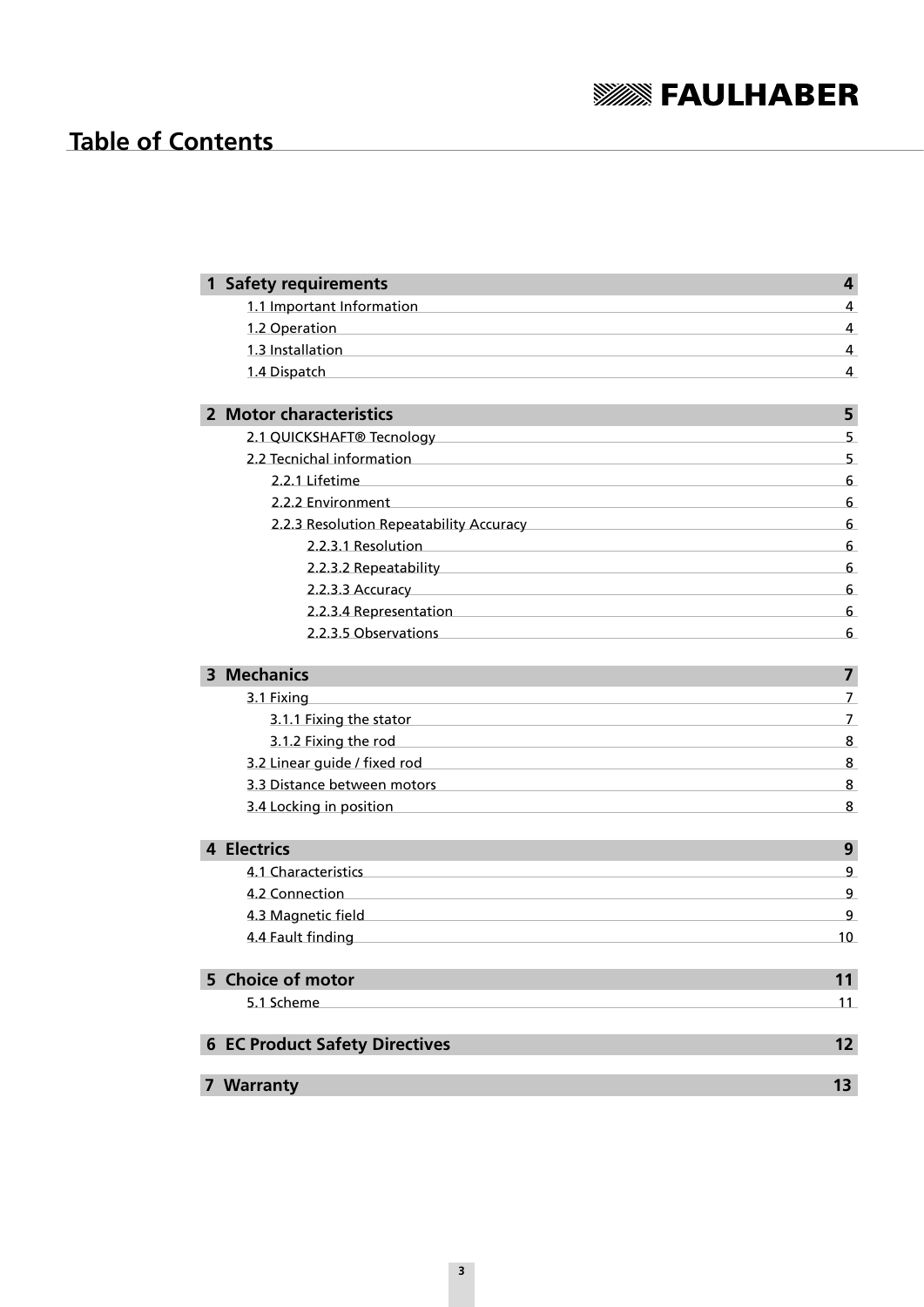## **SSEER EAULHABER**

### **1 Safety requirements**

### **1.1 Important Information**

Read first the following information before proceeding with unpackaging and using the product. WARNING! Static-sensitive device. Handle only at static safe work stations.



*WARNING!* Presence of strong magnetic fields.





*WARNING!* Presence of magnetic fields potentially dangerous for medical device users such as pacemakers and metal prostheses. Keep at a safe distance

- Ensure the working area is completely clear of all metallic and/or magnetic items before proceeding with unpackaging and using the product.
- Remove all residues of metallic parts and/or powders from working area.
- Credit cards, computer disks, watches and precision instruments can be damaged by magnetic fields.
- Attention! never damage the thrust rod, this could cause the projection of metal parts.
- Attention! never use the motor if any parts are damaged.
- Attention ! electric connections must be exclusively made by qualified personnel. Wrong system configuration could cause undesired rod movements.
- Attention! Before connecting the linear DC-Servomotor to the power supply be sure that the thrust rod is in home position. Never insert or remove the rod with motor powered.

### **1.2 Operation**

*WARNING!* While the motor is operating, the housing can get extremely hot.



### **1.3 Installation**



In the application where the motor is installed, give warning of the presence of strong magnetic fields by fixing a sign near the motor with the symbol for "presence of magnetic fields".

### **1.4 Dispatch**

If dispatching the motor, use the original packaging, include the information sheet and attach these three warning symbols to the outside of the packaging.

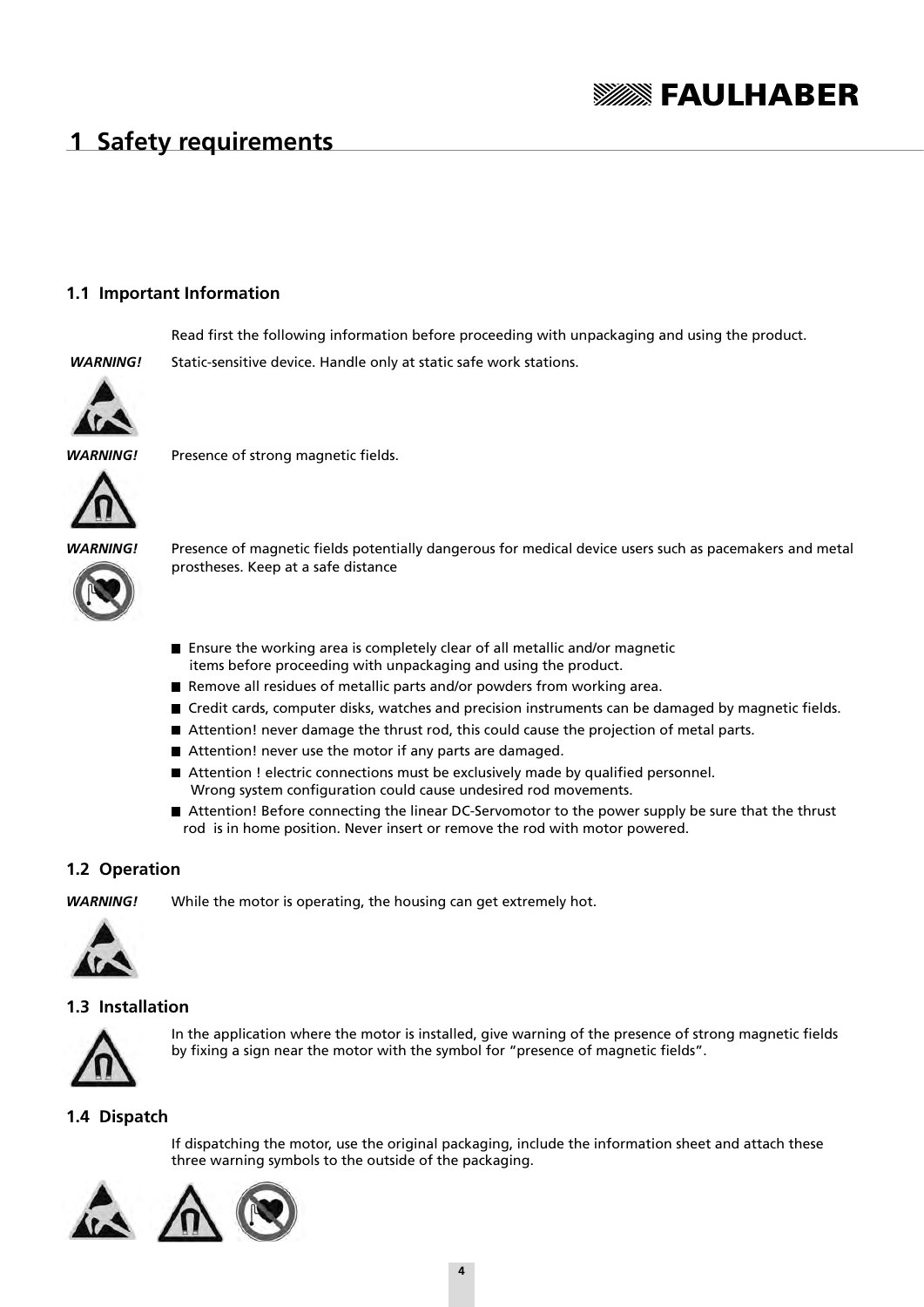## **SSEES FAULHABER**

### **2 Motor characteristics**

### **2.1 QUICKSHAFT® Technology**



### **Features**

QUICKSHAFT® combines the speed and robustness of a pneumatic system with the flexibility and reliability features of an electro-mechanical linear motor. The innovative design with a 3-phase self-supporting coil and non-magnetic metal housing offers outstanding performance.

The absence of residual static force and the excellent relationship between the linear force and current make these motors ideal for use in micro-positioning applications. Position control of the QUICKSHAFT® Linear DC-Servomotor is made possible by the built-in Hall sensors.

Performance lifetime of the QUICKSHAFT® Linear DC-Servomotors is mainly influenced by the wear of the sleeve bearings, which depends on operating speed and applied load of the cylinder rod.

### **Benefits**

- $\blacksquare$  High dynamics
- Excellent force to volume ratio
- No residual force present
- Non-magnetic metal housing
- Compact and robust construction
- No lubrication required
- Simple installation and configuration

### **Product Code**

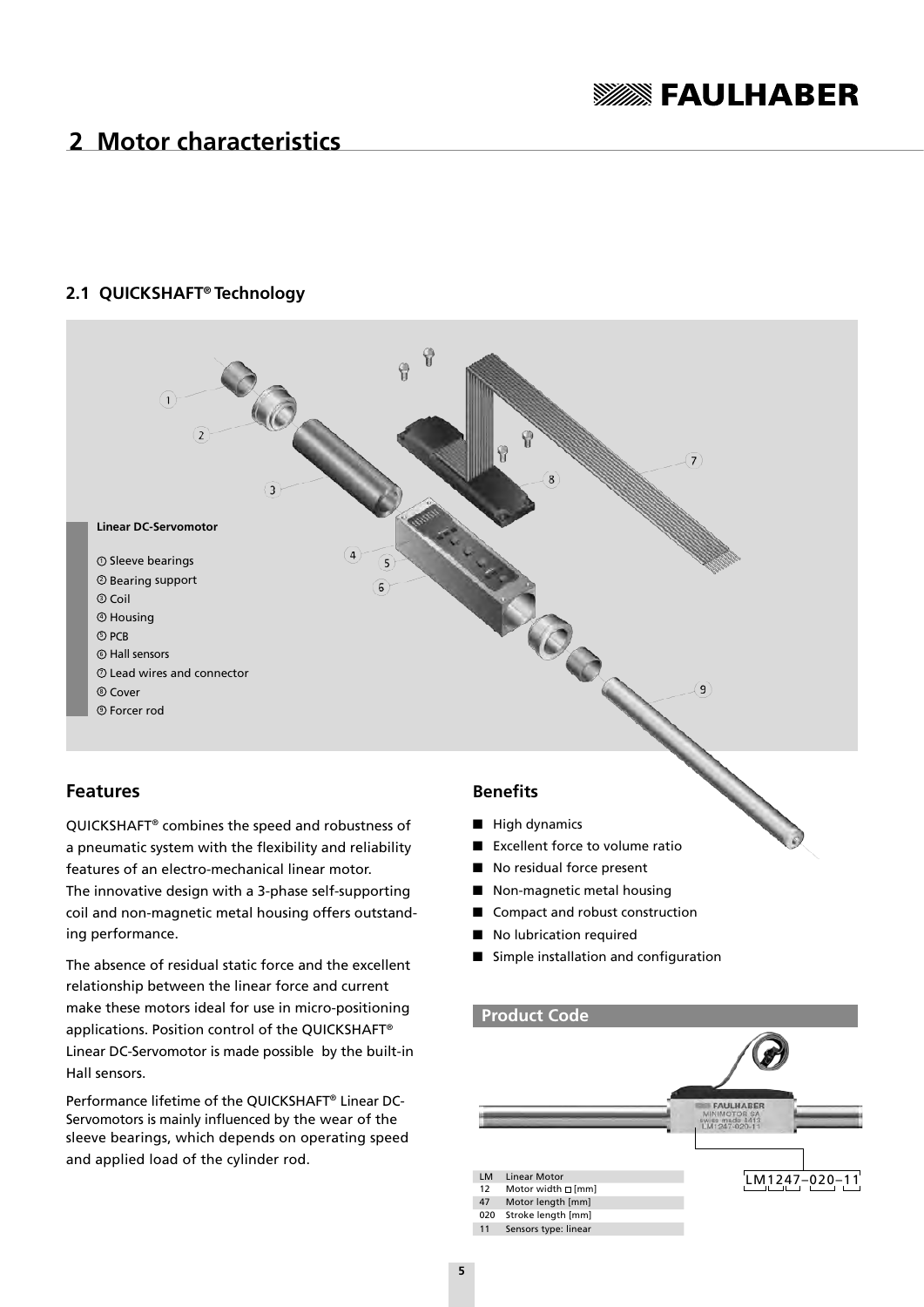## **SSEER EAULHABER**

### **2 Motor characteristics**

### **2.2 Tecnichal information**

### **2.2.1 Lifetime**

The lifetime of the QUICKSHAFT® linear DC-Servomotor depends principally on the life of the sleeve bearings. The wear on these bearings is strongly affected by the following factors:

**Ambient conditions:** 

Temperature, humidity, shocks, vibration.

Point of operation: Speed, acceleration, pressure (force of the rod on the sleeve bearing), cycle.

### **2.2.2 Environment**

All the parameters in the data sheet are specified at room temperature (22°C). Pay attention to the motor's working environment.

Suitable cooling can improve the performance of the motor.

### **2.2.3 Resolution Repeatability Accuracy**

#### **2.2.3.1 Resolution**

The resolution depends directly on the motor's control board.

The resolution corresponds to the motor's minimum step. This value depends on the measurement system (Hall sensors, encoder etc.) and the control electronics. This should not be confused with the actual step, which in reality depends on repeatability, accuracy and application.



#### **2.2.3.2 Repeatability**

It is the difference in positioning measured at the motor when the same movement is repeated several times in the same conditions.

#### **2.2.3.3 Accuracy**

It is the positioning error of the motor. This value corresponds to the difference between the set position and the exact measured position of the system.



#### **2.2.3.4 Representation**

We can represent accuracy and repeatability as follows:



### **2.2.3.5 Observations**

To increase positioning performance, it is essential to use an encoder.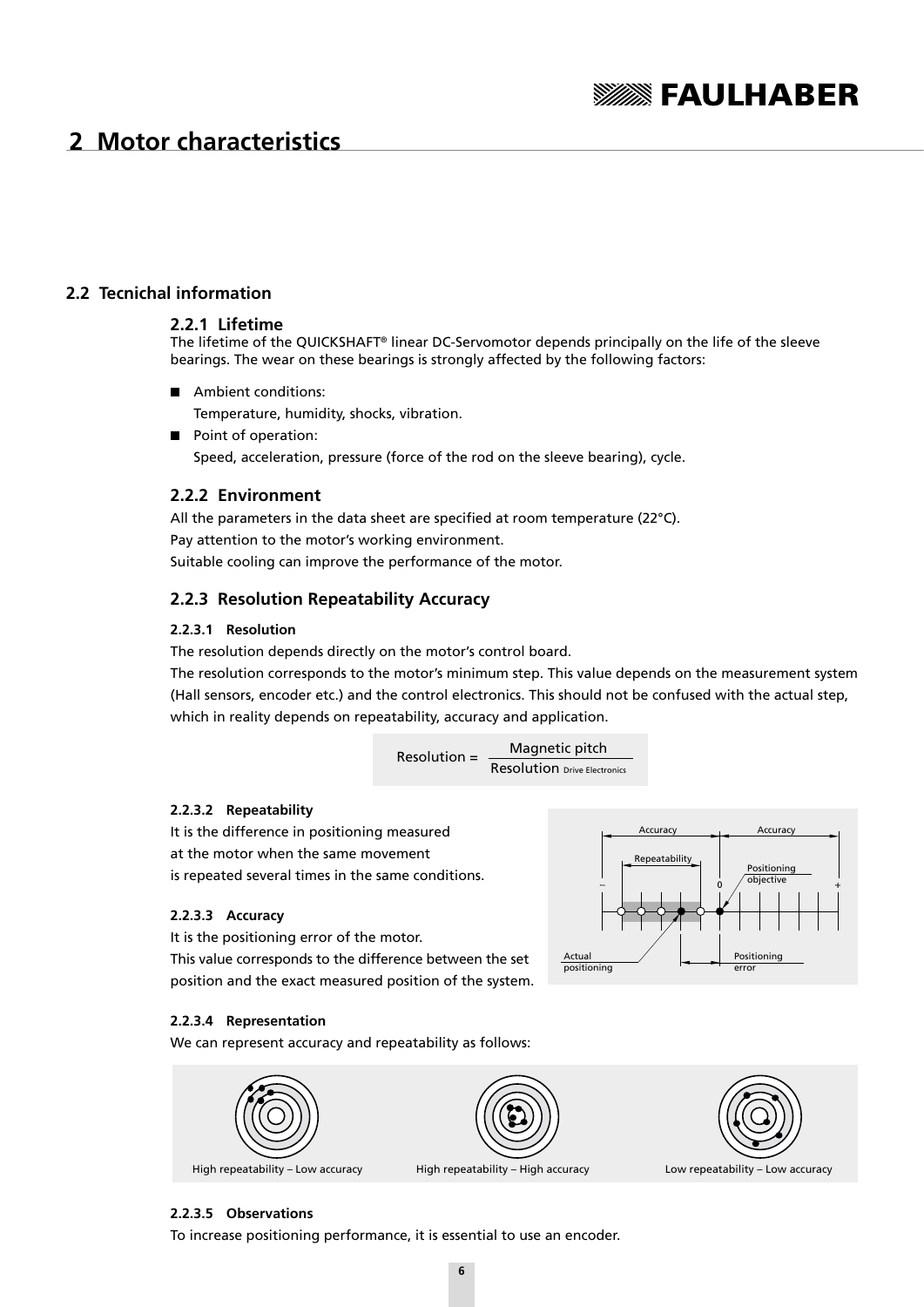## **SSEES FAULHABER**

### **3 Mechanics**

### **3.1 Fixing**

In order for the linear motor to operate properly, it is important to consider the fixing of the various components.

The linear motor is a source of magnetic fields, and is therefore sensitive to the materials used for fixing.

Use non-magnetic materials and avoid materials with high electrical conductivity (e.g. aluminum).

The motor heats up in operation.

For optimum use, it is advisable to facilitate heat exchange between the motor and the environment. This can be achieved by ensuring good circulation of air around the motor, and/or using thermally conductive materials for the fixings.

- Use non-magnetic materials in the vicinity of the motor.
- For high performance (high speed and dynamics) avoid having highly electrically conductive metal parts moving in relation to the rod, so as to avoid induced parasitic currents which would reduce efficiency.
- Take care when inserting the rod into the motor. A mistake in handling could cause damage to the coil and/or the sleeve bearings.
- Re-zero the position each time the rod is replaced or inverted in the motor.

### **3.1.1 Fixing the stator**

Some examples of fixing the stator:

- A. With screws (using the threads on the housing).
- B. Pressing the housing onto a support.

The front flanges can be used as a reference or for grip.





Non-magnetic screws recommended.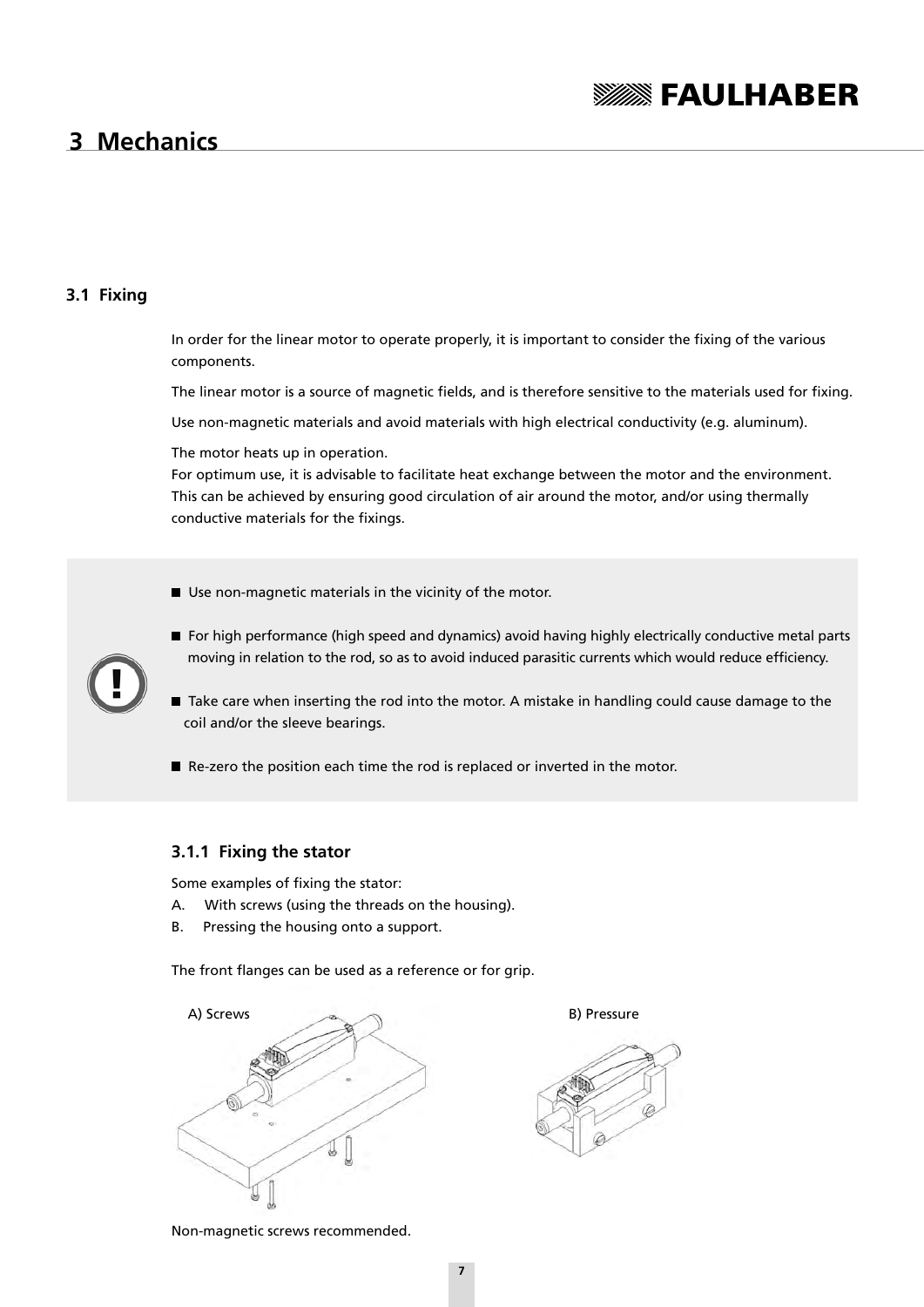## **SSEER EAULHABER**

### **3 Mechanics**

### **3.1.2 Fixing the rod**

Some examples of fixing the rod:



A. Using the threads in the rod. B. With mechanical fixing at the end of the rod.



Non-magnetic screws Pressure must be applied on the extreme recommended. The root of the rod (aluminum plug), and never on the rod itself.

### **3.2 Linear guide / fixed rod**

For large strokes without an external guide, it is preferable to have the stator moving.



Provide a cable grip, in order to avoid the connector becoming detached and/or to avoid an increase in the external forces due to the mechanical resistance of the cable.

### **3.3 Distance between motors**

To avoid magnetic interactions between two motors positioned with moving rods parallel to each other, comply with the minimum distance indicated in the table.

At distances lower than those indicated, there is mutual attraction between the rods and their movements can influence each other.

Similarly, it is inadvisable to use the linear motor without respecting the minimum distances from ferromagnetic metal surfaces. Below the recommended distances, the attraction generated between the rod and a metal surface of this kind causes an increase in friction and consequently in power consumption, thus reducing the efficiency of the motor.

| <b>Motor</b> | l Minimum distance d | Minimum distance D |
|--------------|----------------------|--------------------|
| LM0830       | $18 \text{ mm}$      | 8 mm               |
| LM1247       | $27 \text{ mm}$      | $15 \text{ mm}$    |
| LM1483       | $27 \text{ mm}$      | $15 \text{ mm}$    |
| LM2070       | 40 mm                | $22 \text{ mm}$    |



### **3.4 Locking in position**

Sometimes it is necessary to lock the system in position with the aid of external mechanical stops. In fact to maintain its position in particular conditions (inclined plane, vertical position, against an external force etc.), the motor requires energy.

Examples of solutions:

- Direct locking of the rod
- Locking the external guide system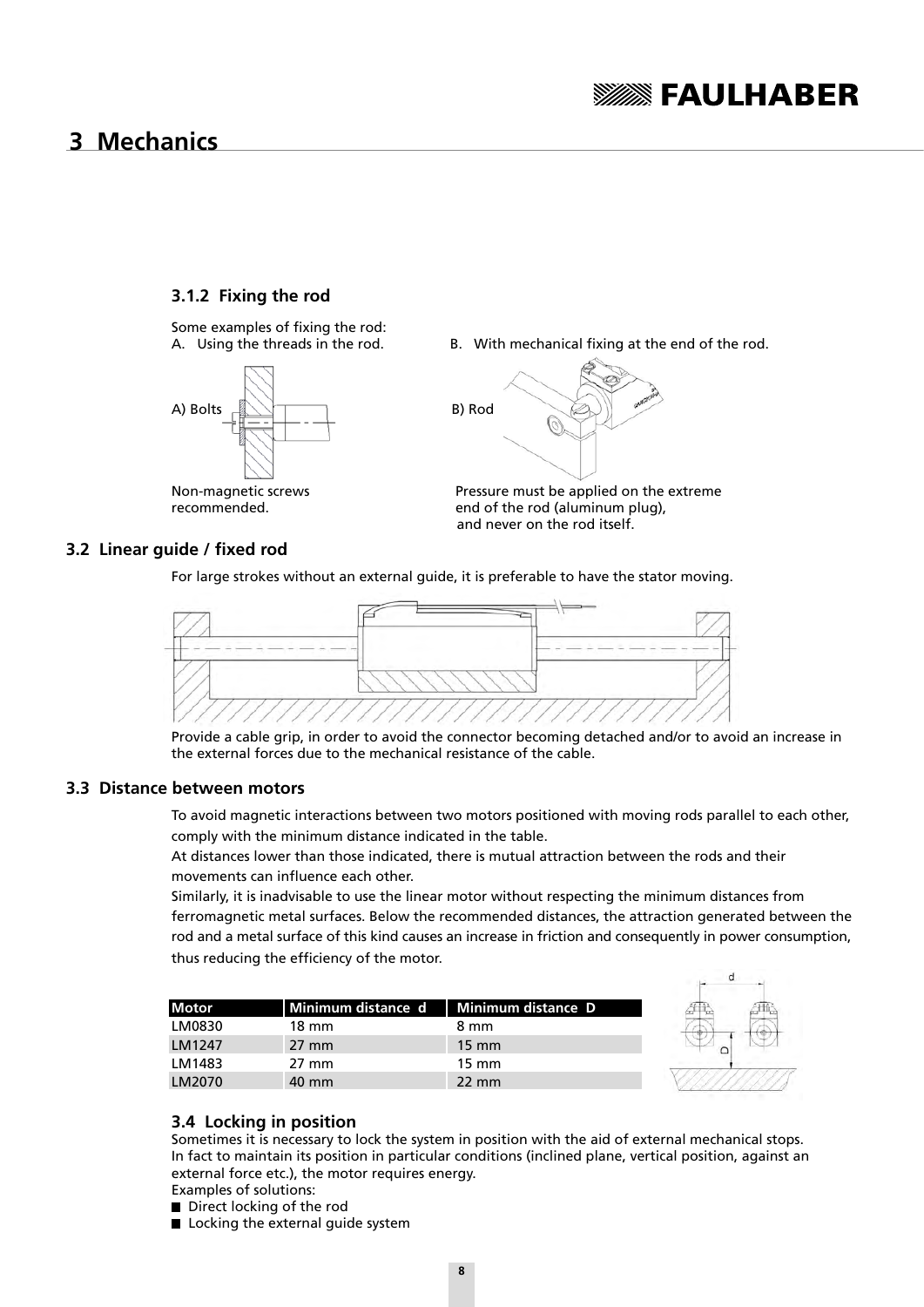### **4 Electrics**

### **4.1 Characteristics**

Linear motors must be supplied and driven by a specific motion controller (see data sheet or the website www.faulhaber.com).

### **4.2 Connection**

Connecting the Hall sensors and the phases to the motor is performed by means of a cable or a flex print. In working environments subject to sources of electromagnetic disturbance, and for cables over 300 mm in length, it may be necessary to use a screened supply cable.



- **Incorrect connection can cause irreparable damage to the motor. Before powering up the motor,** check that the connections are correct.
- Linear motors are sensitive to electrostatic discharges.

### **4.3 Magnetic field**

The rod of a linear motor contains magnets with high specific energy. The surrounding space is therefore the site of a permanent magnetic field.



The graph below gives an idea of the intensity of magnetic induction in relation to axial distance (a) and radial distance (r) from the rod (theoretical values, not binding).

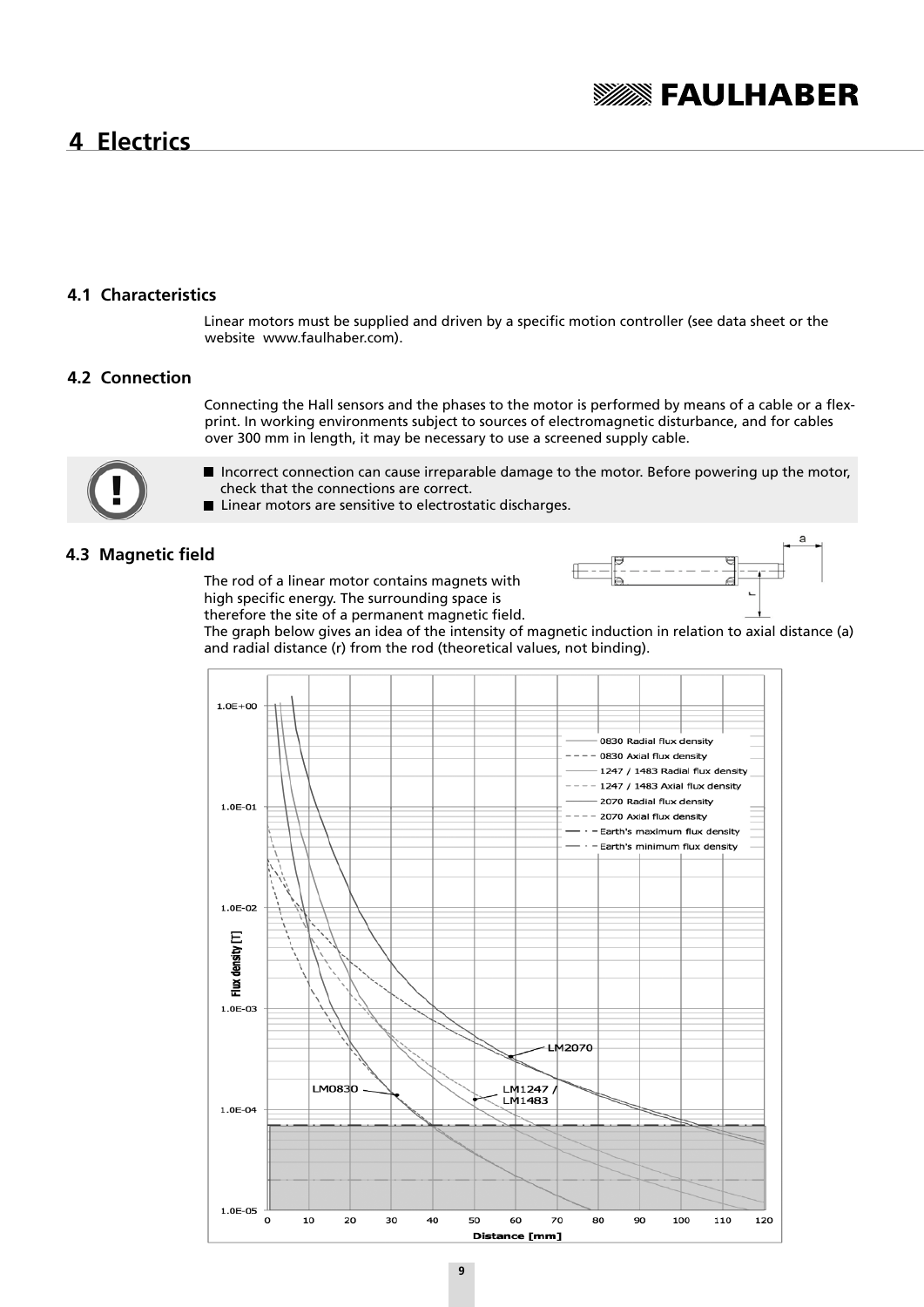### **4 Electrics**

### **4.4 Fault finding**

The table below gives some examples of faults and the corresponding corrective action.

| <b>Problem</b>                                      | <b>Cause</b>                                   | <b>Action</b>                                  |
|-----------------------------------------------------|------------------------------------------------|------------------------------------------------|
| Incorrect positioning /<br>problem of motor control | Bad contact to Hall sensors or<br>motor phases | Check the connections                          |
|                                                     |                                                |                                                |
|                                                     | Incorrect PID parameters                       | Modify the PID parameters                      |
|                                                     |                                                |                                                |
|                                                     | <b>Faulty Hall sensor</b>                      | Replace the motor                              |
|                                                     |                                                |                                                |
| Mechanical jamming<br>of the rod                    | Misalignment between rod and<br>housing        | Reset the alignment between rod<br>and housing |

The following operations cause damage to the Hall sensors (which are not replaceable):

- Supplying power to the sensors with reversed polarity
- Supplying power to the sensors with voltage greater than 6V
- Connecting a motor phase to a signal from a Hall sensor
- Connecting the positive pole of the supply voltage of the sensors to the output of a sensor
- Connecting a signal from a Hall sensor to another device with different GND reference
- Exposing the motor connector to electrostatic discharges.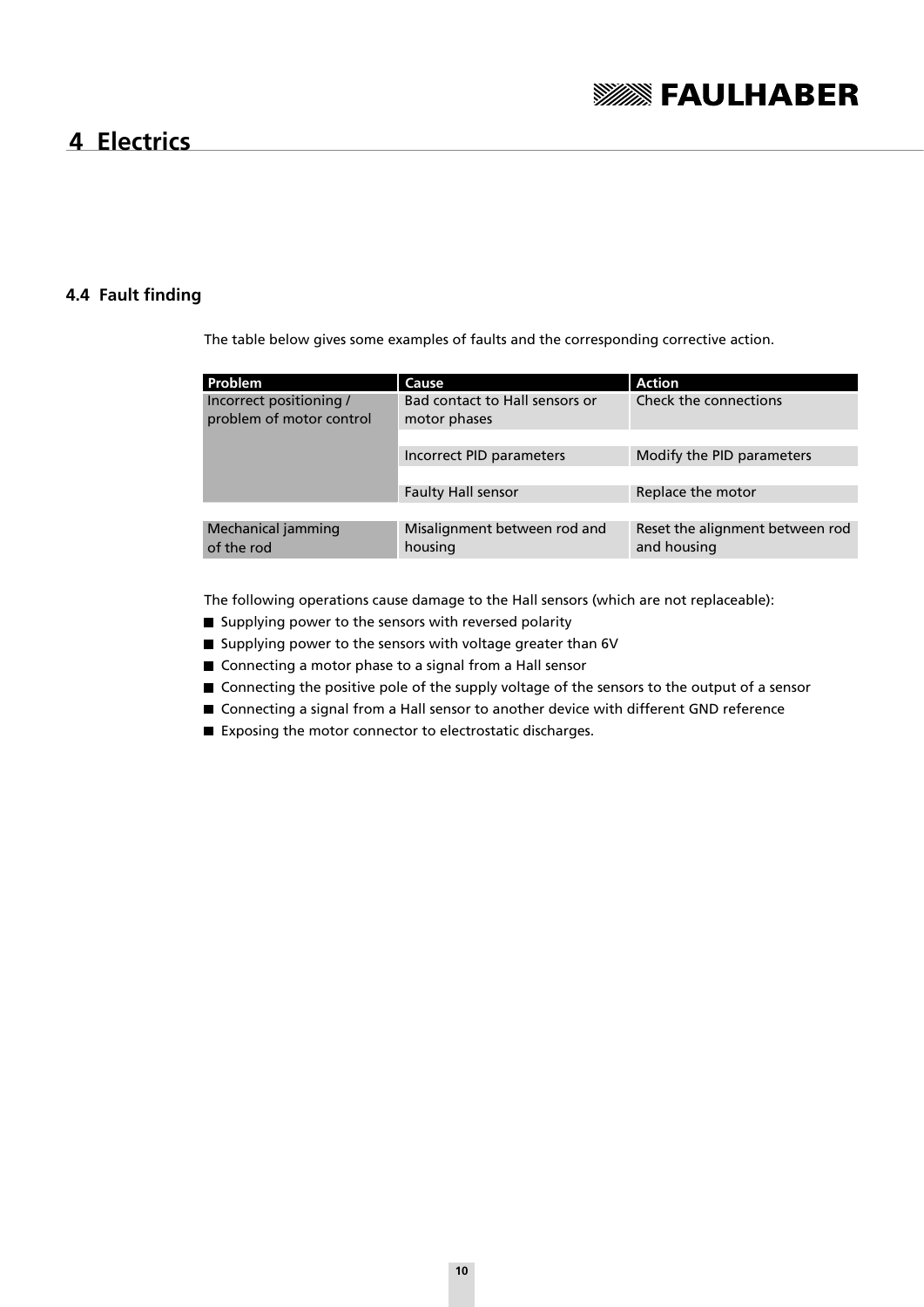### **5 Choice of motor**

The choice of motor must be made taking into consideration the active and passive forces which act on the movable part of the motor and the working cycle.

The choice of motor must be made in such a way that the temperature of the windings never exceeds the maximum temperature indicated in the data-sheet.

The selection process can be summarized as follows:

- 1) Define the speed profile, define the stroke.
- 2) Calculate the peak forces and continue with the calculation proposed below.
- 3) With this data (peak force, continuous force and stroke), consult the catalogue for the choice of motor.
- 4) Calculate the temperature of the windings as a check.
- 5) If the temperature of the windings exceeds the permissible level, consider using a more powerful motor and/or modify the speed profile and/or reduce the applied forces.

In calculating the temperature of the windings, thermal resistances play a very important role. The lower they are, the lower is the temperature of the windings for equal load conditions. To reduce thermal resistance, the motor must be fixed to a thermally conductive support which will act as a heat dissipater. Even a forced-air blower can reduce the temperature of the windings.

### **5.1 Scheme**





All parameters are defined at room temperature of 22 $^{\circ}$ C and with Rth<sub>2</sub> reduced by 55%.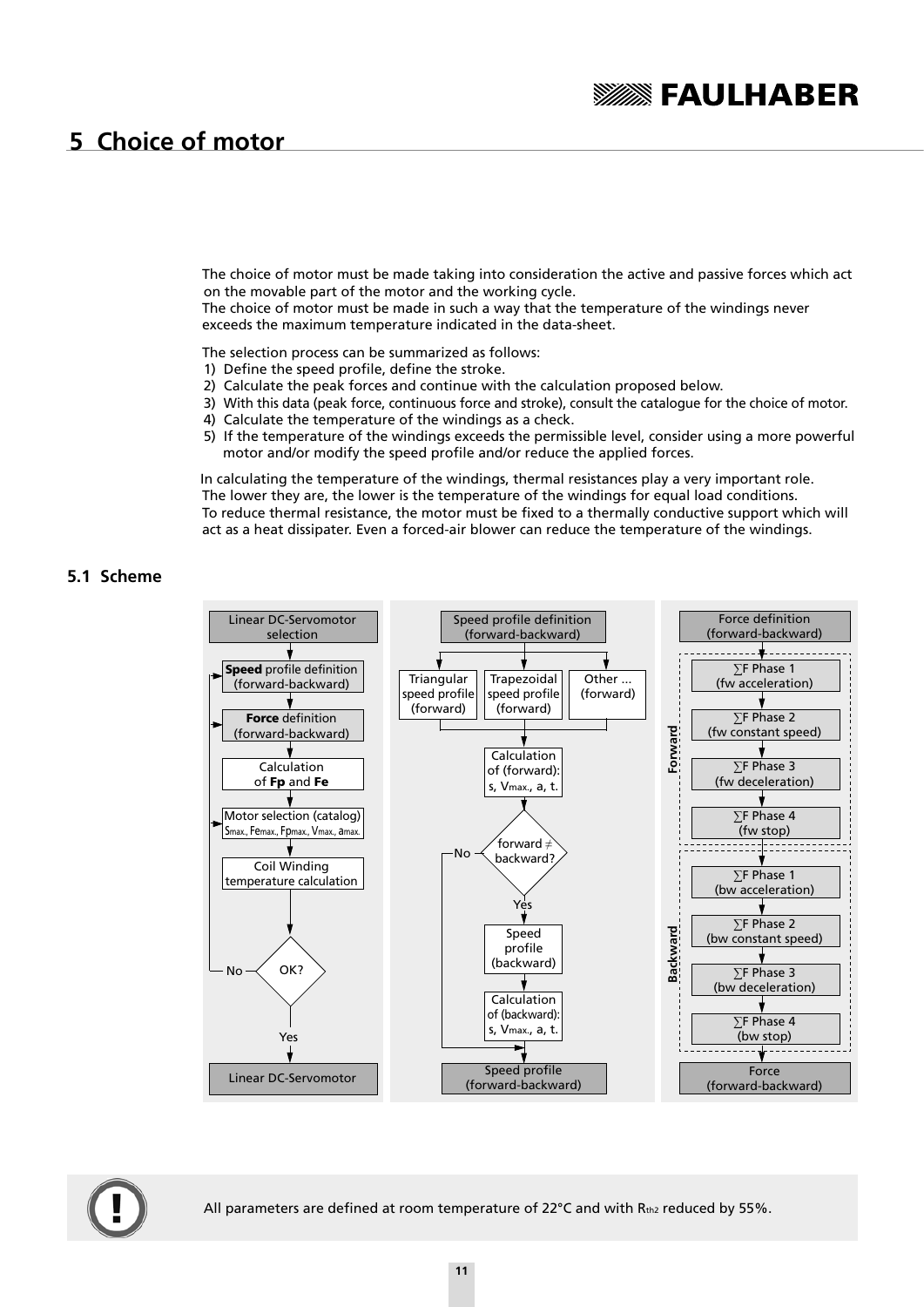### **7 EC Product Safety Directives**

### *REGULATION!*

 $\mathcal{S}_{0}$ 

The following EC Product Safety Directives are important for users of the described products:

#### **Machinery Directive (2006/42/EC):**

Due to their small size, small standard electrical drives cannot cause any noteworthy risk of injuries to people. Therefore, the Machinery Directive does not apply to our products. The products described here are not "part machines" or "incomplete machines". Therefore, Faulhaber does not provide a standard Declaration of Incorporation.

#### **Low-Voltage Directive (2014/35/EU):**

It applies to all electrical equipment with a nominal voltage from 75 to 1 500 V DC, or from 50 to 1 000 V AC. The products described in this instruction manual do not fall within the scope of this Directive as they are designed for smaller voltages.

#### **EMC Directive (2014/30/EU):**

The Electromagnetic Compatibility (EMC) Directive applies to all electronic and electrical equipment, plant and systems sold to end users (consumers). In addition, CE marking can be undertaken for built-in components according to the EMC Directive. Compliance is documented by the Declaration of Conformity.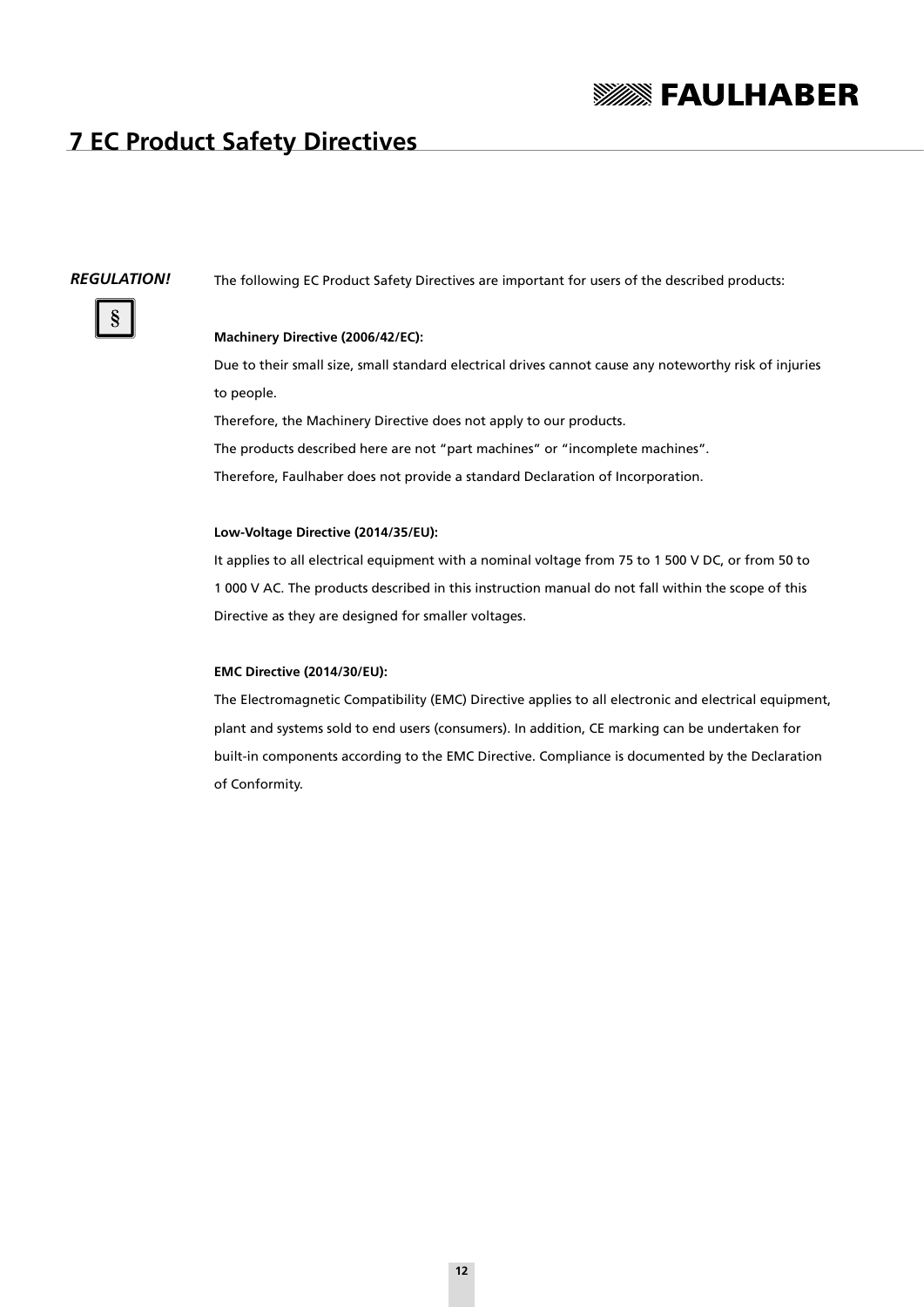### **8 Warranty**

### *Note:*

All sales and deliveries made exclusively on the basis of our general Terms and Conditions of Business. These are available to view and download on the FAULHABER homepage at www.faulhaber.com/agb.